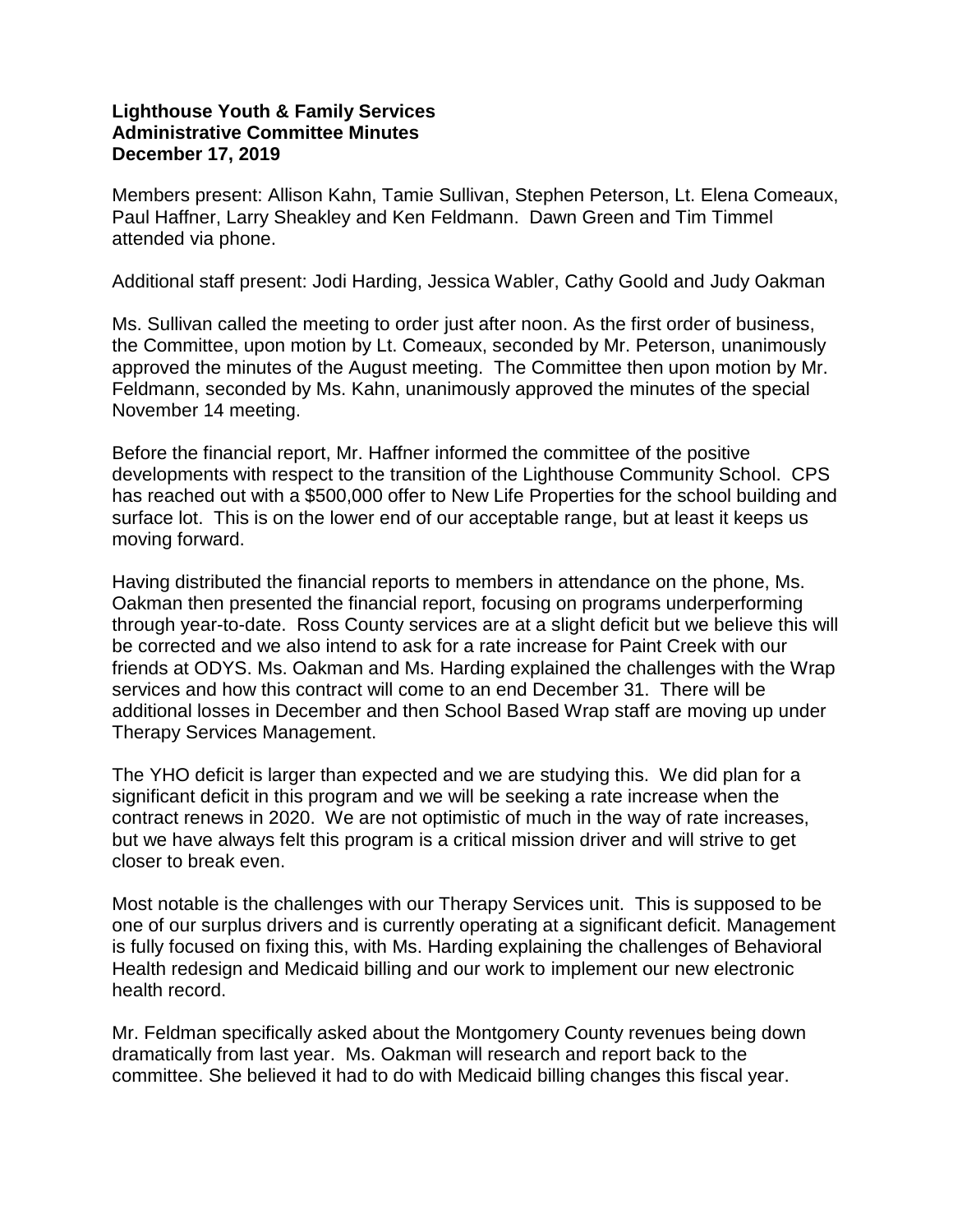The Committee also discussed the new electronic health record implementation and how costs for implementation are capitalized but there are other expenses that do get allocated to the programs. So there will be a fairly heavy expense year as we drop the curtain on CX360 and raise it on Care Logic.

The Committee then reviewed the proposal to create a true finance committee and merge it with the existing audit committee. Mr. Haffner and Ms. Oakman led the discussion, noting this Administrative Committee had served for the last few years as a "defacto" finance committee. This is not optimal and members discussed their experience in other non-profits. A separate finance committee can be more directly involved with the CFO in doing deeper dives into financial issues. We can also recruit people who are not on the board and can simply serve on this committee as financial experts.

Mr. Timmel noted he would still like the Administrative Committee to have a financial report. Mr. Feldmann discussed the role of oversight and importance of having the Administrative Committee say grace over all three entities and the complicated financial movement of funds. Mr. Peterson recommended we could take a specific topic and use this committee to discuss in detail issues of strategic importance to Lighthouse, and potentially freeing up some time with less financial reporting.

Ms. Sullivan requested Mr. Haffner to revise the charter of this committee as well as the Audit (now Finance) Committee accordingly and requested this committee be officially called the Executive Committee. All were in favor of this change and we will vote on revised charters at either the next board meeting or the next Executive Committee as appropriate in 2020.

Also in governance related items, Mr. Haffner previewed several new members of the Lighthouse Board and the Beacon for Youth Foundation Board for the committee. Exciting new slate which has been developed in the last few months and will now be proposed to the full board in January. Great work by the Governance Committee!

The Committee then moved to the Development report. Ms. Wabler described the final events around our 50<sup>th</sup> anniversary including Happy Holidays, which is ongoing at Lighthouse, and the reunion event in November. We also discussed the wrap up of our 50th anniversary endowment campaign which had over \$400,000 in cash gifts and six additions to our Bob Mecum Legacy (planned giving) Society. Many of those gifts could be of significance but cannot put a dollar value on these.

The Committee also discussed the potential of combining the Foundation Board with the Investment Committee. Mr. Haffner explained with the change in the investment management of our endowment from an actively managed portfolio to a passive portfolio at Vanguard a few years back, the investment meetings are much less involved. They are currently quarterly and we struggle to fill an hour of time. The discussion centered on whether the Investment Committee discussions could simply be a piece of the overall Foundation Board meetings, having several members of the Investment Committee having already moved up to the Foundation Board.